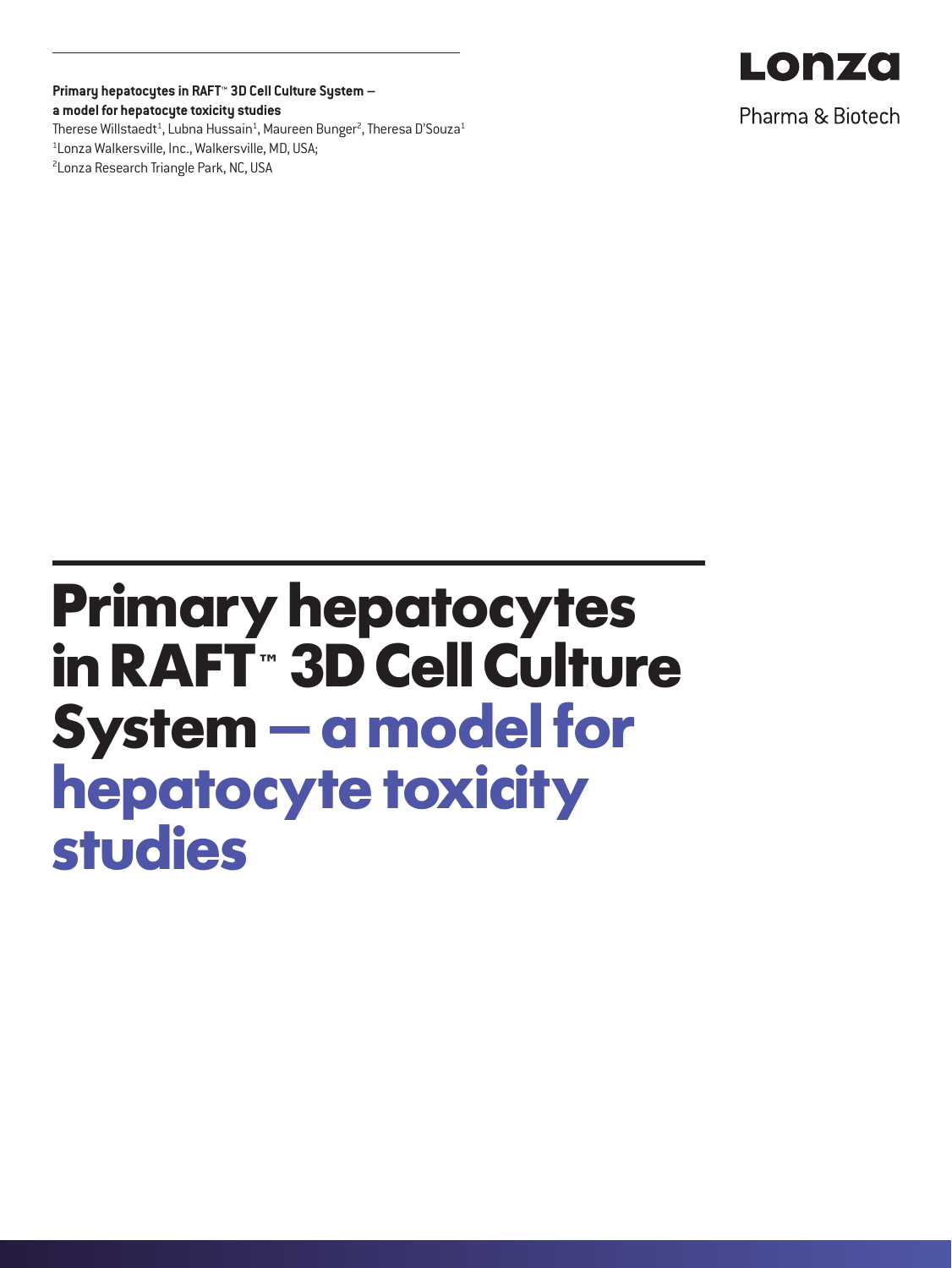# **Introduction**

Hepatocytes are the primary cell type of the liver and function to provide the majority of the detoxification in the body. In the pharmaceutical industry, there is an increasing demand for hepatocytebased models that mimic human *in vivo* toxicity.1, 2 Typical *in vitro* drug toxicity screening has incorporated hepatocytes grown in a two-dimensional (2D) format, cultured between collagen-coated tissue culture plastic and Matrigel® ("Sandwich Culture"). However, literature has reported that although primary hepatocytes briefly maintain some functional capabilities in 2D culture, such as the production of drug metabolizing enzymes, they rapidly lose their morphology along with the majority of liver-specific functions.<sup>3-5</sup> A model demonstrating stronger responses and showing more stable maintenance of liver functions is desirable when assays that need more than 4 or 5 days in culture are required. The potential of three-dimensional (3D) models to mimic the *in vivo* cellular environment more closely have made them attractive alternatives to 2D culture systems.

We offer a novel RAFT™ (Real Architecture for Tissue) 3D Cell Culture System which allows the creation of tissue-like structures. The 3D matrix of the type 1 collagen-based RAFT™ 3D Cell Culture System provides a more natural cell culture environment, supporting primary cell phenotypes for longer durations than standard 2D culture systems. This feature of the RAFT™ 3D Cell Culture System potentially enables better predictive value for toxicity and metabolism studies when longterm studies are beneficial.

In this White Paper, we report a 3D hepatocyte model constructed using the RAFT™ 3D Cell Culture System (Figure 1) and characterization. The model consists of primary hepatocytes embedded in compressed RAFT™ Hydrogel. We compare cell viability, cell morphology and maintenance of Cytochrome P450 (CYP) activity of primary human hepatocytes grown in the traditional Sandwich Culture with that of cells cultured in RAFT™ 3D Cell Culture. Our results show that the RAFT™ 3D Cell Culture System improves the long-term maintenance of hepatocyte metabolic functions.

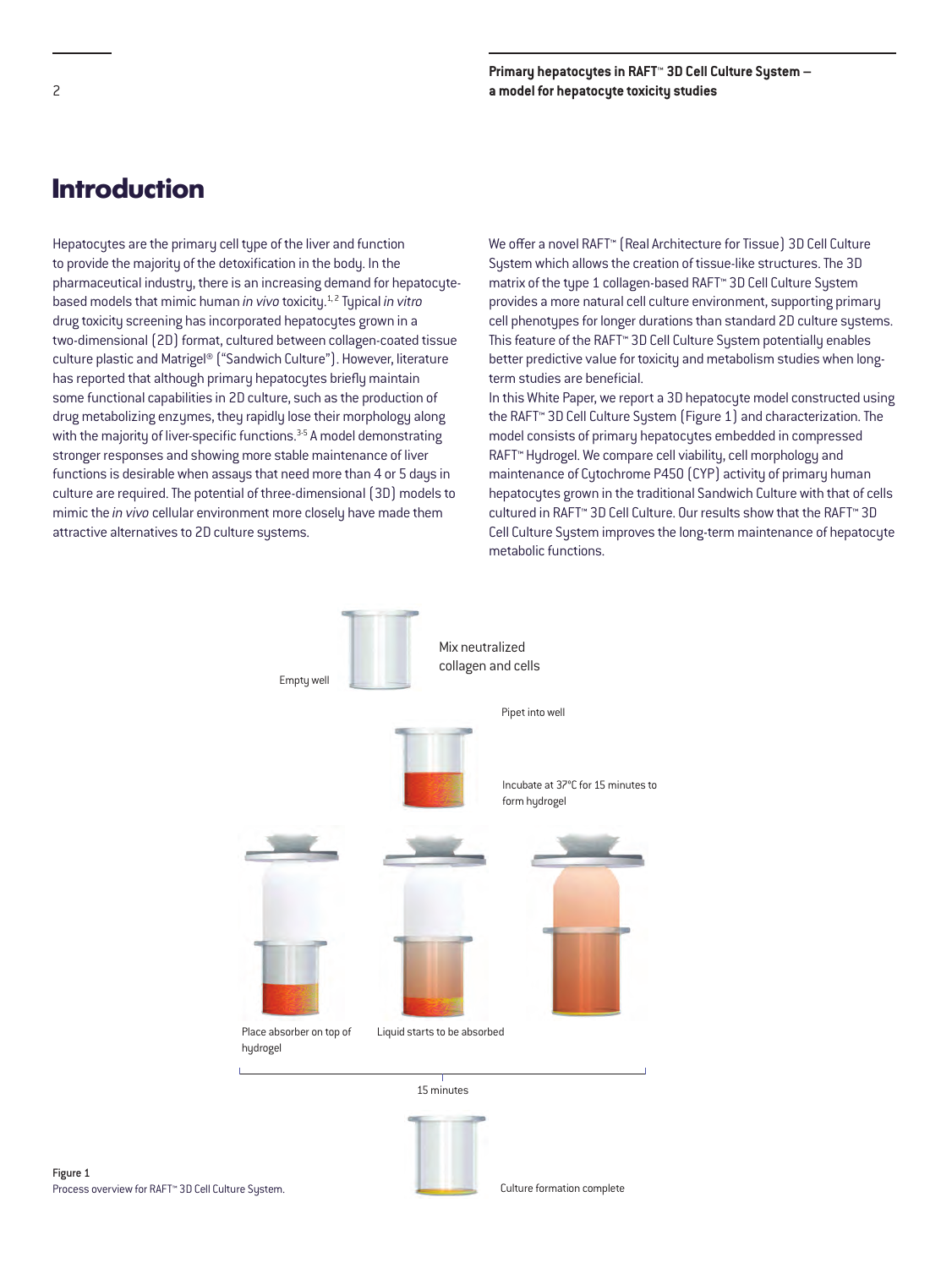# **Materials and methods**

- Cryopreserved human primary hepatocytes (Lonza, cat. no. HUCP1 or HUCPG)
- Collagen coated 96-well plates (Corning, cat. no. 354407)
- 96-well tissue culture treated plates (Greiner, cat. no. 655180)
- RAFT™ Reagent Kit for 3D Culture (Lonza, cat. no. 016-0R94)
- RAFT™ Absorbers (Lonza, cat. no. 016-0R92)
- Matrigel® Matrix (Corning, cat. no. 354234)
- CellTiter-Glo® 3D Viability Assay CTG (Promega, cat. no. G9681)
- alamarBlue® Cell Viability Reagent (Thermo Fisher Scientific, cat. no. DAL1025)
- P450-Glo™ CYP1A2 Assay (Promega, cat. no. V8421)
- P450-Glo™ CYP2B6 Assay (Promega, cat. no. V8321)
- P450-Glo™ CYP3A4 Assay (Promega, cat. no. V9001)
- Methanol (Sigma, cat. no. 179337)
- Normal Goat Serum NGS (Sigma, cat. no. G6767)
- Anti-ZO-1 antibody (Thermo Fisher Scientific, cat. no. 33-9100)
- DAPI (Thermo Fisher Scientific, cat. no. D1306)
- Alexa Fluor 555 (Thermo Fisher Scientific, cat. no. A21425)
- Mouse IgG1 (Dako, cat. no. X0931)
- Phosphate Buffered Saline PBS (Lonza, cat. no. 17-516Q)
- Glycerol (Thermo Fisher Scientific, cat. no. BP229-1)
- Rifampicin (Sigma, cat no. R3501)
- Phenacetin (Sigma, cat. no. 77440)
- Bupropion (Sigma, cat. no. B102)
- Testosterone (Sigma, cat. no. T1500)
- Salicylamide (MP Biomedicals, cat. no. 102835)
- Human Cryopreserved Hepatocyte Thawing Medium (Lonza, cat. no. MCHT50)
- HBM™ Hepatocyte Basal Medium (Lonza, cat. no. CC-3199)
- HCM™ SingleQuots™ Kit Hepatocyte Culture Medium (Lonza, cat. no. CC-4182)
- Plating Medium (Lonza, cat. no. MP100-1)
- Plating Medium Supplement (Lonza, cat. no. MP100-2)
- Albumin Elisa Kit (Thermo Fisher Scientific, cat. no. EHALB)
- Urea Assay Kit (Abnova, cat. no. KA1652)

# **Cell culture**

### **Preparation of HCM™ Hepatocyte Culture Medium**

Hepatocyte Culture Medium SingleQuots™ were thawed overnight at 4°C. In a Biosafety Cabinet (BSC) thawed SingleQuots™ were added one at a time using a separate pipet for each growth factor, to a 500 mL bottle of HBM™ Medium, and swirled to mix thoroughly.

## **Human hepatocytes**

Cryopreserved hepatocytes were thawed at 37°C. Each ampoule was diluted in 50 mL Human Hepatocyte Thawing Medium and centrifuged at 100 x g for 8 minutes at room temperature. After carefully aspirating most of the supernatant and leaving approximately 100 µL of Human Hepatocyte Thawing Medium over the pellet, the pellet was resuspended by tapping the tube against the palm of the hand. For counting, a small aliquot of concentrated cell suspension was diluted and counted using the trypan blue exclusion method. Because many hepatocytes contain two or more nuclei<sup>6</sup>, it is strongly recommended that these cells be counted via trypan blue exclusion methods rather than procedures utilizing nuclear staining methodology. After counting cells, suspension was diluted with complete HCM™ Medium. A cell seeding density of 45,000–65,000 cells per 96-well is optimal. For a seeding density of 47,000 cells per well, for example, the cell concentration was adjusted to  $9.4 \times 10^5$ /mL (Sandwich Culture) or 1.9 x 107 /mL (RAFT™ 3D Cell Culture).

## **Sandwich Culture**

To the wells of collagen coated 96-well plates, 50 µL complete HCM™ Medium was added followed by 50 µL of cell suspension, for example, at cell concentration of 9.4 x 10<sup>5</sup>/mL to give a final cell density 47,000 cells per well. Cells were allowed to settle by leaving the plates undisturbed in the BSC for 5 minutes. Plates were then placed in a  $37^{\circ}$ C, 5% CO<sub>2</sub> incubator for 2 hours. To remove non-viable cells, the medium was carefully aspirated and replaced with fresh HCM™ Medium. Cultures were incubated for an additional 2 hours. The medium was aspirated and the plates were overlaid with 0.3 mg/mL Matrigel® in HCM™ Medium. Cultures were refed daily with 100 µL HCM™ Medium per well.

# **RAFT™ 3D Cell Culture**

Manufacturer's instructions for construction of RAFT™ 3D Cell Culture was followed except one quarter of the recommended volume (60 µL cell seeded collagen hydrogel per well of a 96-well plate, rather than the standard 240 µL) of hydrogel was used (see Lonza Tech Note: [Construction of a 3D hepatocyte model using the RAFT™ 3D Cell Culture](https://lonza.picturepark.com/Website?Action=downloadAsset&AssetId=34918)  [System](https://lonza.picturepark.com/Website?Action=downloadAsset&AssetId=34918)). Final cell density in RAFT™ 3D Cell Cultures was 45,000– 65,000 cells per well. Cultures were refed daily with 100 µL warm HCM™ Medium per well.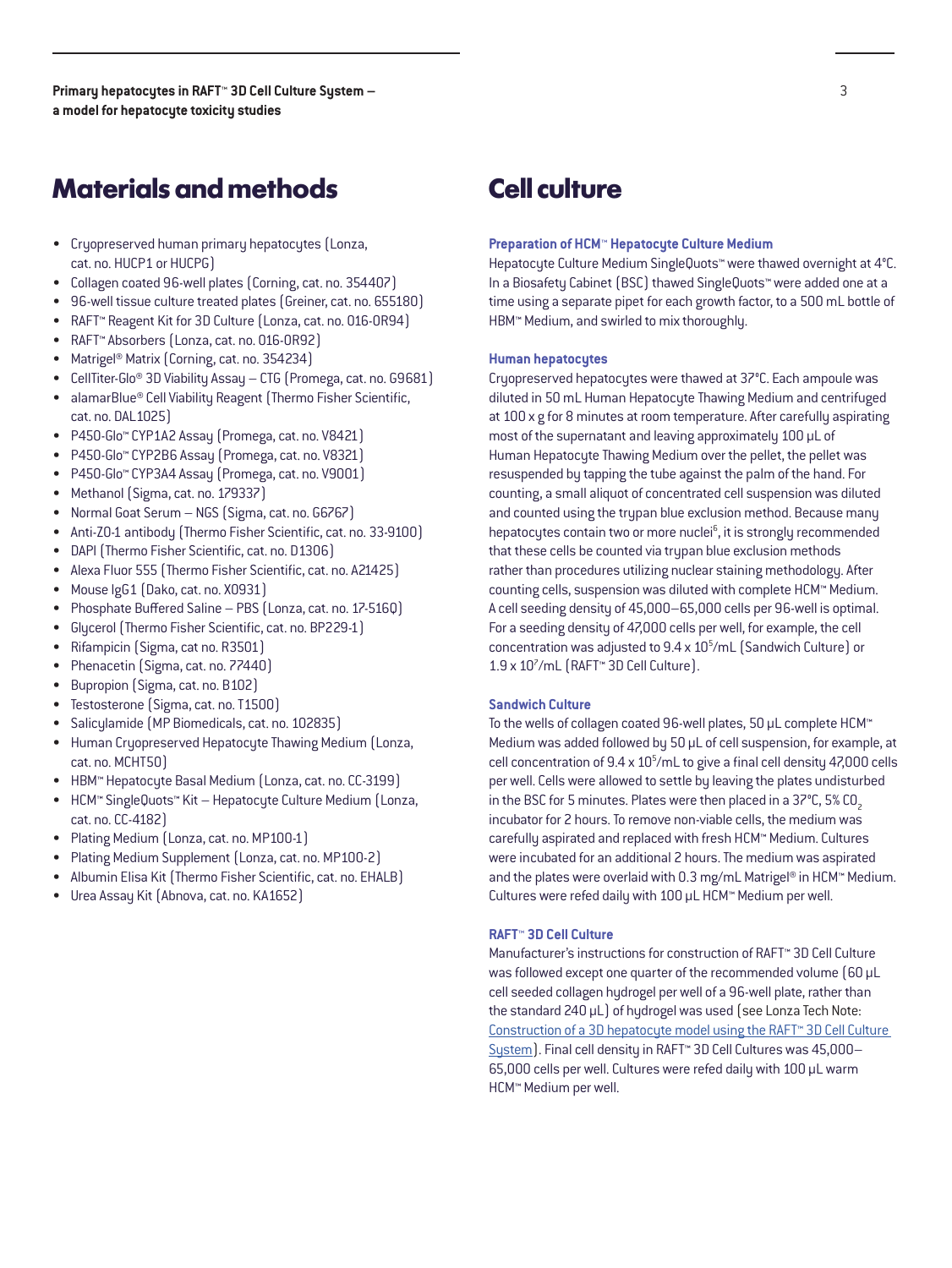## **Assay kits**

Assay kits (alamarBlue® Cell Viability Reagent, P450-Glo® CYP1A2, CYP2B6 and CYP3A4) were used as per the manufacturers' instructions. Cells were incubated with the reagent for 80 minutes at 37°C prior to assay evaluation.

## **Immunofluorescence**

Sandwich Culture and RAFT™ 3D Cell Culture were fixed with ice cold Methanol for 10 minutes and rinsed twice with PBS. Cultures were blocked with 10% NGS in PBS for 40 minutes at room temperature. The blocked cultures were incubated with 50 µL per well of 5 µg/mL ZO-1 antibody or mouse IgG1 at 4°C overnight and then rinsed three times with PBS. Cultures were incubated with 50 µL per well of a 1:200 dilution (10 µg/mL) of Alexa Fluor 555 in 1% NGS at 37°C for 30 minutes. After rinsing three times with PBS, cultures were incubated with 50 µL per well of 100 µM DAPI in PBS at room temperature for 8 minutes. Cultures were rinsed three times with PBS and 50% Glycerol in PBS was placed in each well.

## **CYP450 activity quantitation**

Inducers and substrates stock solutions at 1000x were prepared in DMSO and stored at -20°C. For CYP3A4, on the day of induction, the culture medium was aspirated and 100 µL HCM™ Medium containing either 10 µM rifampicin or 1:1000 DMSO (Control) was applied for 72 hours with daily refeeds. Cultures were incubated in a 37°C, 5% CO<sub>2</sub> incubator.

After the cells were exposed to inducer (or DMSO control) for 72 hours, they were rinsed once with warm HCM™ Medium. The corresponding substrates phenacetin (100 µM, CYP1A2), bupropion (250 µM, CYP 2B6) or testosterone (200 µM, CYP3A4) were applied to induced and non-induced (DMSO control) wells for 15 minutes (phenacetin or testosterone) or 20 minutes (bupropion) in 100 µL per well HCM™ Medium. The cultures were placed in the incubator on an orbital shaker at 95 rpm. At the end of the incubation period, the culture supernatants were collected. Basal CYP activities of non-induced cells were determined by evaluating supernatants of DMSO control wells. Metabolite quantification was determined by Liquid Chromatography Mass Spectrometry (LCMS).

#### Figure 2

Cryopreserved human hepatocytes exhibit higher viability in RAFT™ 3D Cell Culture than in Sandwich Culture. (A) The viability of cryopreserved human hepatocytes cultured in RAFT™ 3D Cell Culture and Sandwich Culture were compared using the alamar Blue® Cell Viability Reagent. Cells were plated at 47,000 cells per well in each respective model. Error bars represent standard deviations between triplicates of one experiment. The survival of human hepatocytes is more robust in RAFT™ 3D Cell Culture than in traditional Sandwich Culture. (B) The morphology of primary human hepatocytes in RAFT™ 3D Cell Culture and Sandwich Culture. In RAFT™ 3D Cell Culture, the cells exhibit a rounded morphology within the collagen matrix.

# **Results and discussion**

**Cell viability of hepatocytes in RAFT™ 3D Cell Culture and Sandwich Culture can be determined using the alamarBlue® Reagent** The alamarBlue® Cell Viability Reagent was used to determine the viability of human hepatocytes in RAFT™ 3D Cell Culture and Sandwich Culture (Figure 2A). The alamarBlue® Reagent uses resazurin, a cell permeable, blue, non-fluorescent compound, as the active ingredient. Resazurin is reduced to resorufin, a red and highly fluorescent compound; within the cytoplasm of the cell.<sup>7</sup> Viable cells continuously convert resazurin to resorufin, and thereby increase the fluorescence of the culture medium. The data shown in Figure 2A illustrates that, using this reagent, human hepatocytes maintained a higher viability in RAFT™ 3D Cell Culture than in Sandwich Culture.

The morphology of hepatocytes embedded in the collagen matrix of RAFT™ 3D Cell Culture is shown in Figure 2B. The individual cells show a rounded morphology. This may be contrasted to the cuboidal morphology of hepatocytes grown in Sandwich Culture.<sup>8</sup>



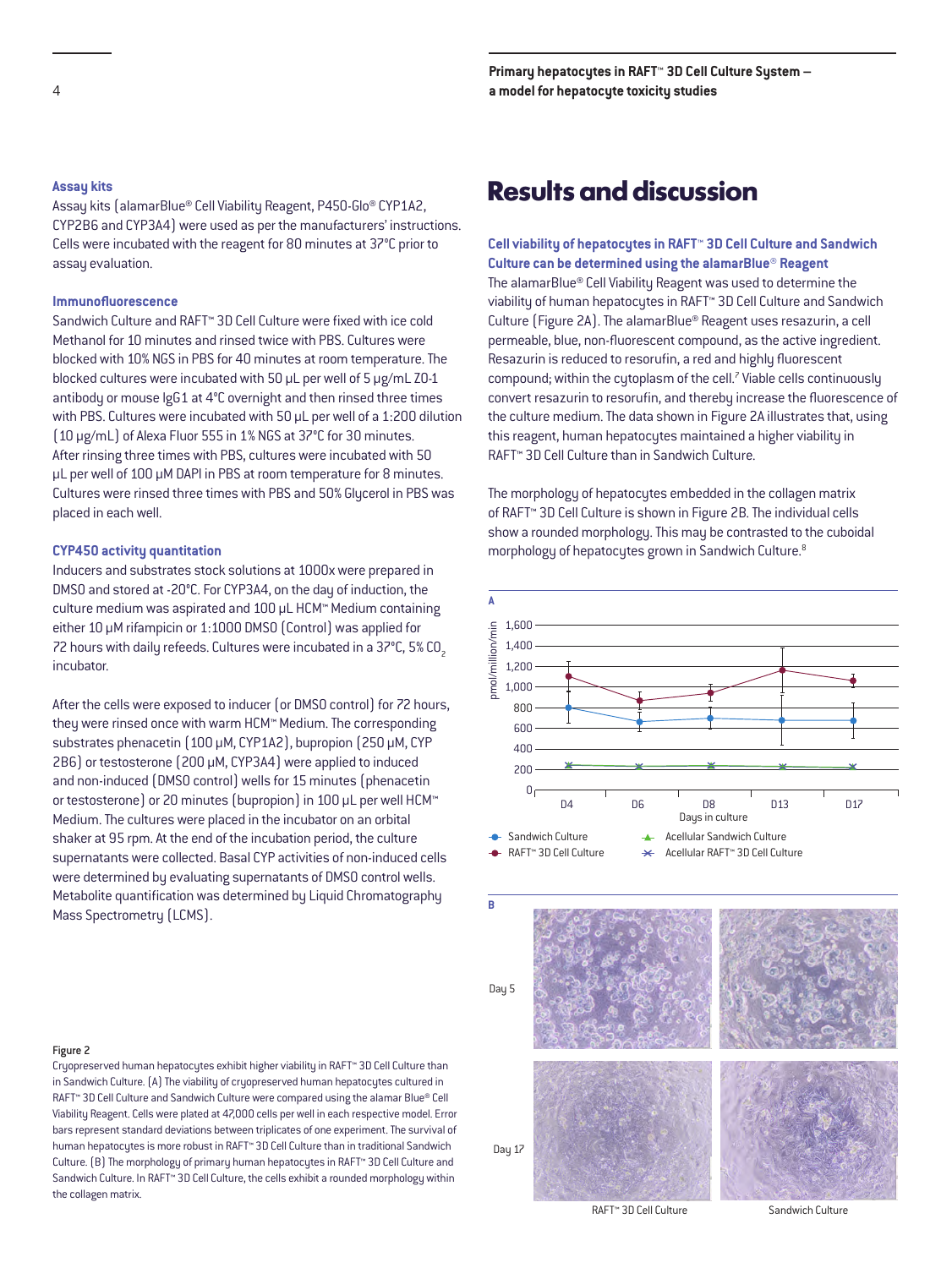**RAFT™ 3D Cell Cultures of human hepatocytes maintain high viability when plated in serum containing medium or in serum-free medium** The RAFT™ 3D Cell Cultures of human hepatocytes were constructed and maintained in HCM™ Medium, a serum-free medium. To confirm that the absence of serum had no adverse effects on the cultures, RAFT™ 3D Cell Culture Hepatocytes were tested for morphology and viability at 2, 4, 6, 24 and 48 hours post plating in Plating Medium containing serum compared to that in HCM™ Medium followed by exchange of media to HCM™ Medium. As shown in Figure 3, for 48 hours post plating, serumcontaining Plating Medium was comparable to HCM™ Medium. Similar results were obtained for other time points (data not shown). Sandwich Cultures were tested for 2 and 4 hours post plating in Plating Medium and were comparable for morphology and viability to hepatocytes plated in HCM™ Medium (data not shown).



#### Figure 3

Human hepatocytes exhibit similar viabilities when plated in serum-containing medium and in serum-free medium. Hepatocytes were plated at 65,000 cells per well in either serum-containing medium (Plating Medium) or in serum-free medium (HCM™ Medium). Cultures were refed daily. At 48 hours post plating, cells in Plating Medium were refed with HCM™ Medium. At 72 hours post plating, the relative cell viability was determined using the alamarBlue® Reagent. The data shows that cell viabilities in both conditions are similar.

# **Tight junctions are formed in human hepatocytes in RAFT™ 3D Cell Culture and in Sandwich Culture**

Tight junctions are of physiological importance to hepatocytes, not only do they modulate the passage of small molecules and ions between cells<sup>9</sup> but they also function to keep bile in the canaliculi and out of the blood circulation.<sup>10</sup> Immunofluorescence staining of human hepatocytes with the ZO-1 antibody shows that tight junctions are formed in both RAFT™ 3D Cell Cultures (Figures 4A, 4B) and Sandwich Cultures (Figures 4C, 4D).

## Figure 5

Albumin secretion by human hepatocytes in RAFT™ 3D Cell Culture and in Sandwich Culture are similar. Cells were plated at 45,000–65,000 cells per well in each respective model. Culture media was changed daily. Supernatants of 24-hour conditioned medium were collected on the culture days indicated. Culture medium from wells containing no cells used as a control.



#### Figure 4

Cryopreserved human hepatocytes form tight junctions in RAFT™ 3D Cell Culture. Cryopreserved human hepatocytes were plated at 47,000 cells per well in the RAFT™ 3D Cell Culture and cultured for 4 days (RAFT™ 3D Cell Culture: A, B) or 6 days (Sandwich Culture: C, D). Methanol fixed cultures were stained for tight junctions with the ZO-1 antibody (red) and counter stained with DAPI (blue). (A) ZO-1 stained RAFT™ 3D Cell Culture 20x. (C) ZO-1 stained Sandwich Culture 20x. Insets (B, D) are enlarged to show detail.

# **3D Cell Culture and in Sandwich Culture**

The maintenance of serum albumin concentrations in the blood is an important function of hepatocytes. Albumin secretion by these cells maintains the osmotic pressure of the body whereby fluid is pulled into the capillaries. Reduction in serum albumin results in edema and impaired kidney function.<sup>11</sup> We compared the albumin concentration in the culture medium of hepatocytes grown in the RAFT™ 3D Cell Culture and in Sandwich Culture using a human albumin ELISA kit (Figure 5). The results show similar concentrations of albumin in conditioned medium of human hepatocytes grown in RAFT™ 3D Cell Culture and in Sandwich Culture.



Media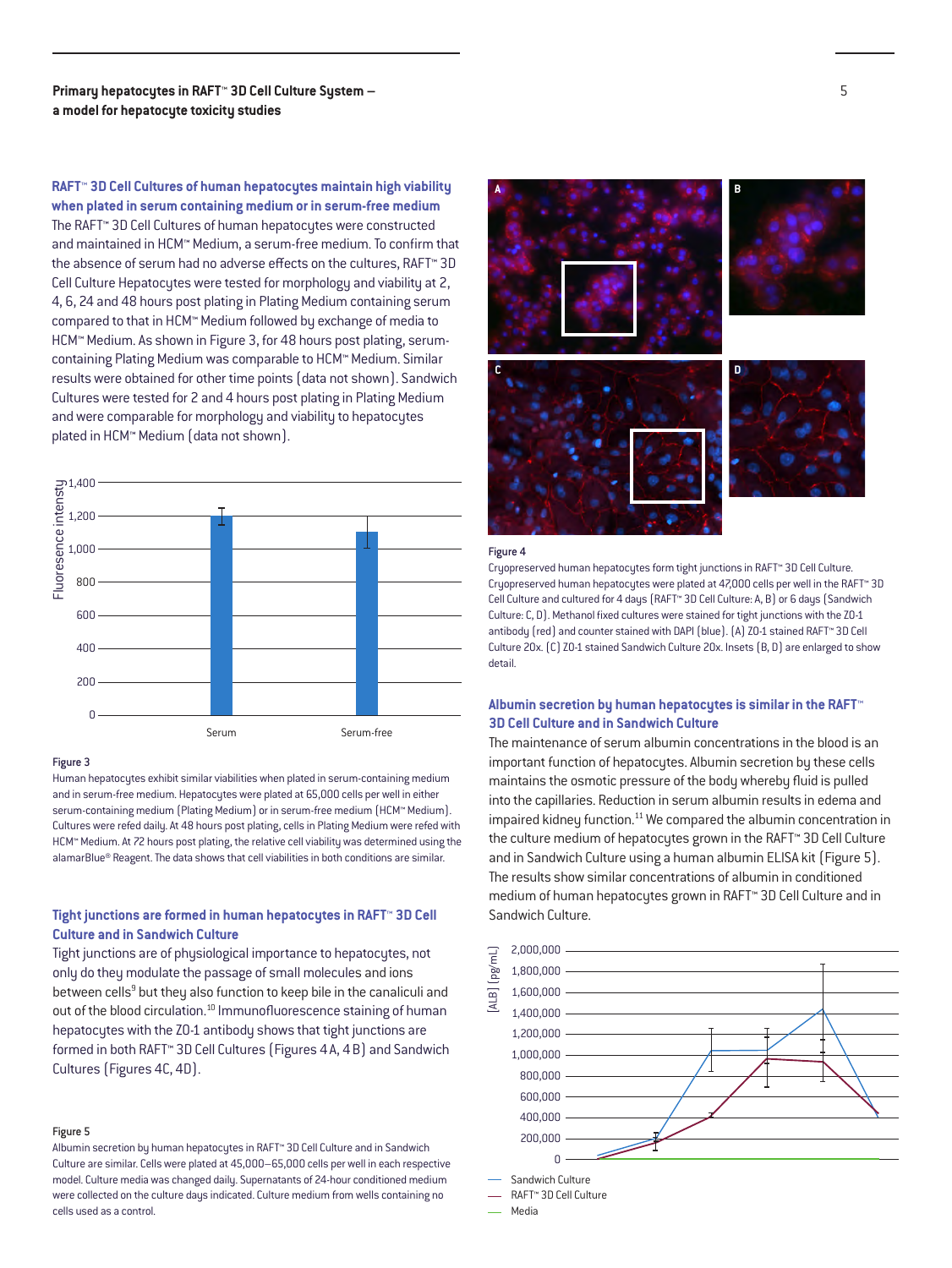# **Glucose utilization and lactate and urea production by primary human hepatocytes is lower in RAFT™ 3D Cell Culture than in Sandwich Culture**

Since primary human hepatocytes are differentiated cells and do not proliferate, an increased cellular uptake of glucose occurs with the most energy-requiring metabolic processes other than cell growth. In this case, hepatocytes in RAFT™ 3D Cell Culture require less glucose than those in Sandwich Culture, indicating a healthier physiological state of hepatocytes in RAFT™ 3D Cell Culture than in Sandwich Culture: although hepatocytes are more metabolically active in RAFT™ 3D Cell Culture than in Sandwich Culture (Figure 2B), their glucose consumption is lower (Figure 6A).

Lactate is the product of anaerobic glycolysis and is correlated with glucose consumption.12 The greater the glucose consumption, the greater the lactate production (Figure 6B).

Basal urea production measured over 26 days showed increase in both RAFT™ 3D Cell Culture and Sandwich Culture up to day 14, but decreased in Sandwich Culture and maintained in RAFT™ 3D Cell Culture when measured on day 26 (Figure 6C).



RAFT™ 3D Cell Culture

- 
- Ē **Control**

## **B Lactate concentration**



RAFT™ 3D Cell Culture



Sandwich Culture

Ē RAFT™ 3D Cell Culture

Control

#### Figure 6

Glucose utilization and lactate and urea production by primary human hepatocytes is lower in RAFT™ 3D Cell Culture than in Sandwich Culture. Cells were plated at 45,000–65,000 cells per well in each respective model. Cultures were refed daily. Supernatants of 24-hour conditioned medium were collected on the culture days indicated. Culture medium from wells containing no cells was used as a control. (A) Glucose concentration (B) lactate concentration (C) urea production.

# **Basal and induced (CYP3A4) CYP activities in human hepatocytes are higher for longer duration in RAFT™ 3D Cell Culture than in Sandwich Culture**

The presence of functional Cytochrome P450 (CYP) enzymes is another important characteristic of healthy hepatocytes. These enzymes are found primarily in liver and intestinal cells. The CYPs belonging to the CYP 1, 2 and 3 families account for the metabolism of 70–80% of the clinically used drugs.13 Of these enzymes, CYP3A4 metabolizes the majority of known drugs, CYP2B6 metabolizes approximately 10% of drugs and CYP1A2 metabolizes a growing number of newly developed drugs.14, 15 Table 1 summarizes the inducer (CYP3A4) substrates and metabolites for each CYP isoform.

Basal and induced (CYP3A4) CYP activities in primary human hepatocytes were measured over 17 days. Figure 7 shows that using both indirect (Figures 7A, 7C and 7E) and direct (Figures 7B, 7D and 7F) activity measurements, the basal CYP activity is higher and more stable when hepatocytes are cultured in RAFT™ 3D Cell Culture. Figure 8 shows that, in addition to facilitating higher basal CYP activities, RAFT™ 3D Cell Culture allows for rifampicin induction levels of CYP 3A4 to be higher over a longer duration than in Sandwich Culture. This data is summarized in Table 2.

| <b>CYP450 Isoform</b> | <b>Inducer</b>   | <b>Substrate</b>    | <b>Metabolite</b>   |
|-----------------------|------------------|---------------------|---------------------|
| CYP1A2                |                  | 100 µM phenacetin   | Acetaminophen       |
| CYP2B6                |                  | 250 µM bupropion    | OH-bupropion        |
| CYP3A4                | 10 µM rifampicin | 200 µM testosterone | 6ß-hydroxytesterone |
| Table 1               |                  |                     |                     |

CYP inducers, substrates and metabolites.

r Control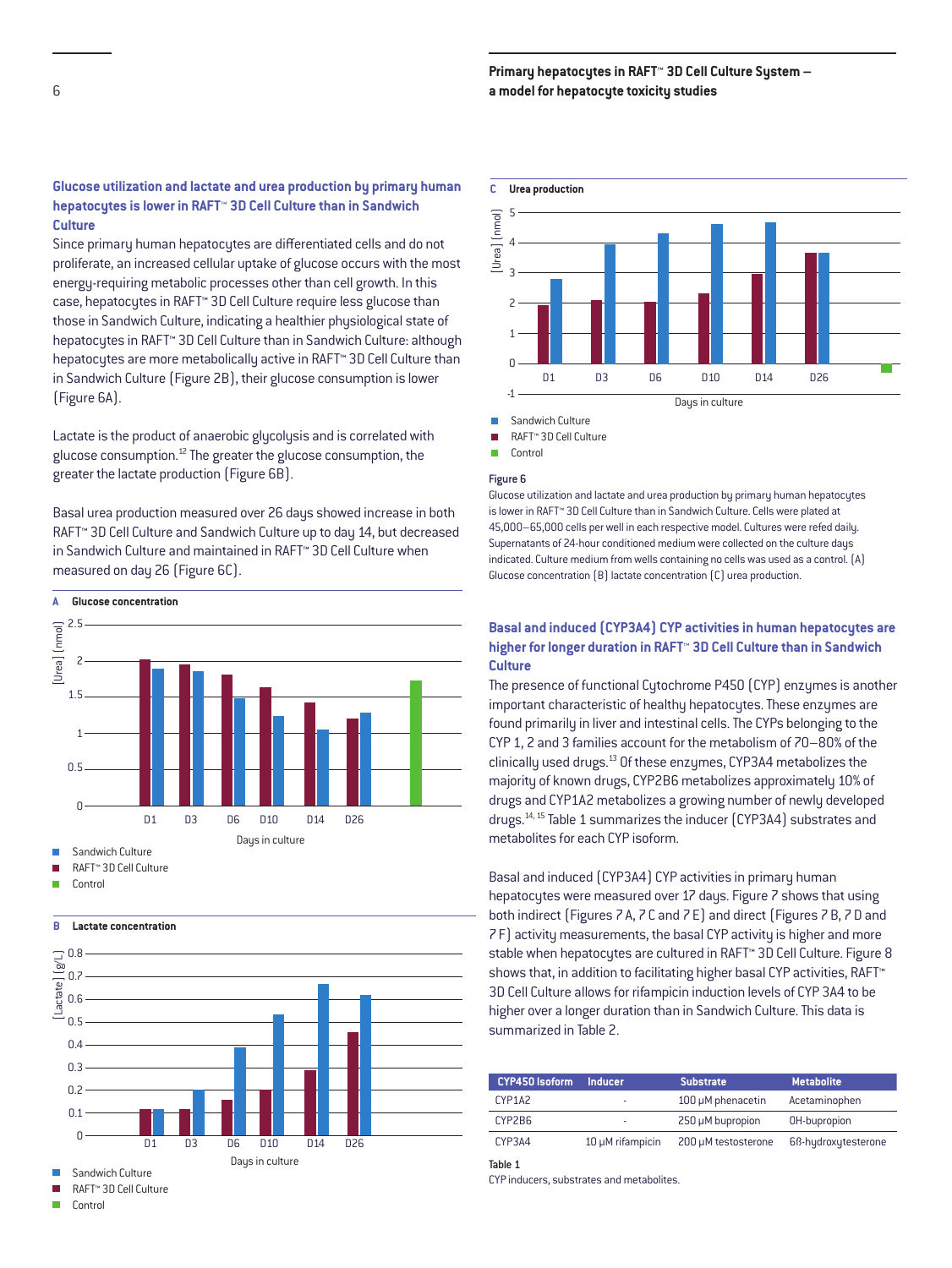

## Figure 7

CYP450 Culture of human hepatocytes is higher for longer culture durations in RAFT™ 3D Cell Culture than in Sandwich Culture. Human hepatocytes were plated at 45,000–65,000 cells per well in RAFT™ 3D Cell Culture and in Sandwich Culture. Basal CYP activities were determined by analyzing supernatants from uninduced cells using the P450-Glo™ Assays (Figures 7A, 7C and 7E). In separate experiments the basal CYP450 activities were determined by incubating uninduced cells with the appropriate substrate (Table 1) and quantitating the metabolites by LCMS (Figures 7B, 7D and 7F).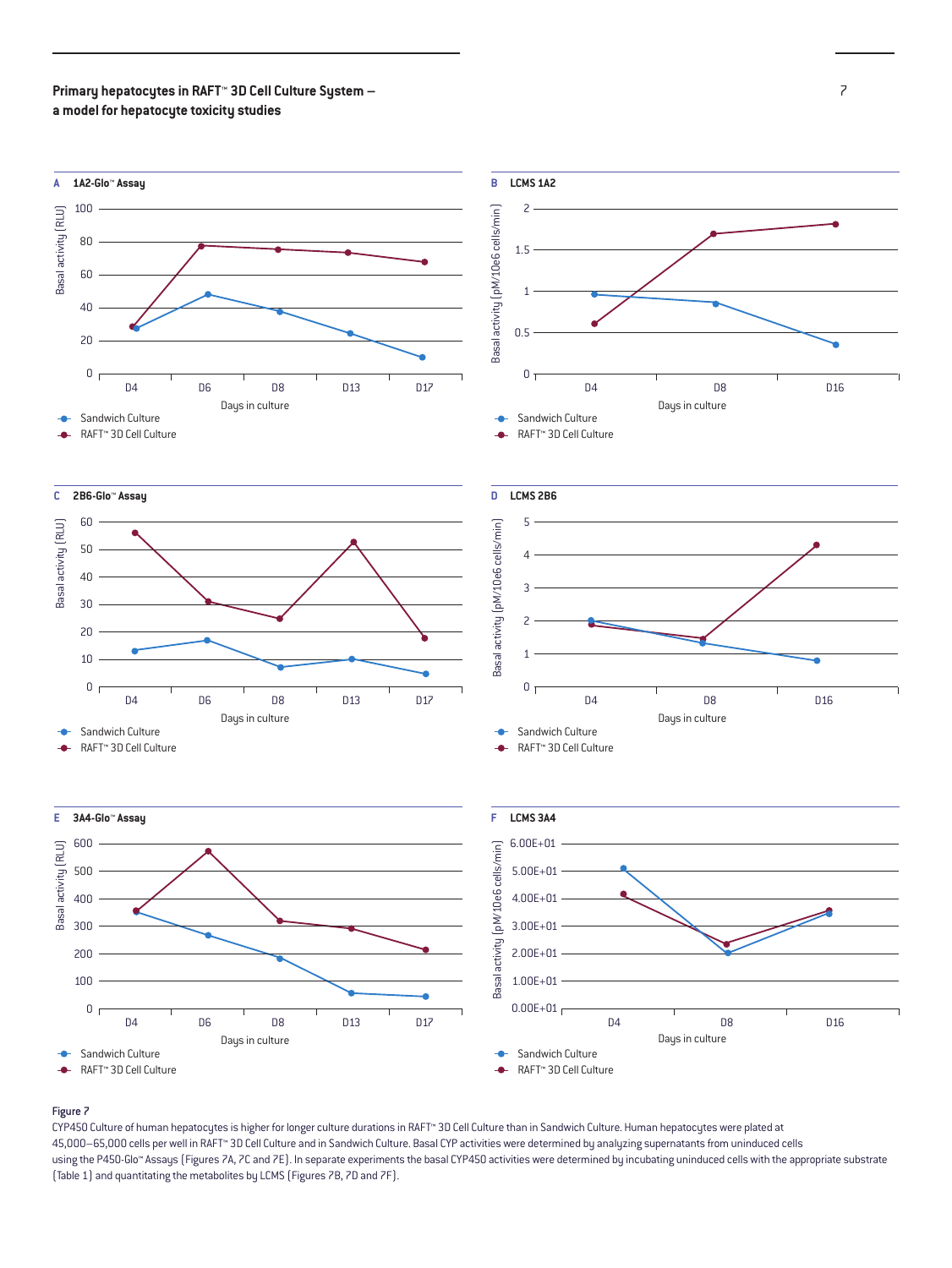

RAFT™ 3D Cell Culture

**B LCMS 3A4**



RAFT™ 3D Cell Culture

#### Figure 8

CYP450 activity of human hepatocytes is higher for longer culture durations in RAFT™ 3D Cell Culture than in Sandwich Culture. Human hepatocytes were plated at 45,000–65,000 cells per well in RAFT™ 3D Cell Culture and Sandwich Culture and incubated with the inducer rifampicin (Table 1) for 72 hours. Supernatants from induced and uninduced cells were analyzed using the P450-Glo™ Assays (Figure 8A). In a separate experiment, the induced and uninduced cells were incubated with the substrate testosterone (Table 1) and LCMS was performed to quantitate the metabolite 6ß-hydroxytestosterone (Figure 8B).

|        | P450-Glo <sup>™</sup> Assay       |                                       | <b>LCMS</b>                |                                        |
|--------|-----------------------------------|---------------------------------------|----------------------------|----------------------------------------|
|        | <b>Sandwich</b><br><b>Culture</b> | <b>RAFT™3D Cell</b><br><b>Culture</b> | Sandwich<br><b>Culture</b> | <b>RAFT™ 3D Cell</b><br><b>Culture</b> |
| CYP3A4 | 15.3                              | $61.8*$                               | 4.2                        | 33.6                                   |

Table 2

Fold induction of CYP activity on day 16/17. Fold induction of CYP3A4 was calculated from the induction and basal CYP activity for both direct and indirect methods shown in Figure 8.

\*Basal CYP levels higher in RAFT™ 3D Cell Culture

# **Conclusions**

In this White Paper, we investigated the viability and performance of primary human hepatocytes in 3D vs. 2D cell culture systems beyond 7 days. We demonstrate that the RAFT™ 3D Cell Culture System is a robust and easy-to-use model for the culture of primary human hepatocytes. The collagen-based matrix of RAFT™ 3D Cell Culture provides a more *in vivo*-like environment than traditional 2D culture systems and better allows for the long-term maintenance of hepatocyte-specific functions. The primary human hepatocytes in RAFT™ 3D Cell Culture exhibited functions such as albumin and basal urea production similar to the 2D cell culture. For these studies, comparable viability data were obtained for several donors ranging in age from 2 years to 53 years.

Viability determinations and CYP analysis by indirect (P450-Glo™ Kits) and direct (LCMS) activity measurements show that hepatocyte metabolism is stabilized in RAFT™ 3D Cell Culture, enabling long-term toxicity analysis using primary hepatocytes. In addition, the RAFT™ 3D Cell Culture System allows for the construction of more complex liver models with the possible inclusion of non-parenchymal cells. The RAFT™ 3D Cell Culture System holds strong potential for drug testing and in predictive toxicity studies.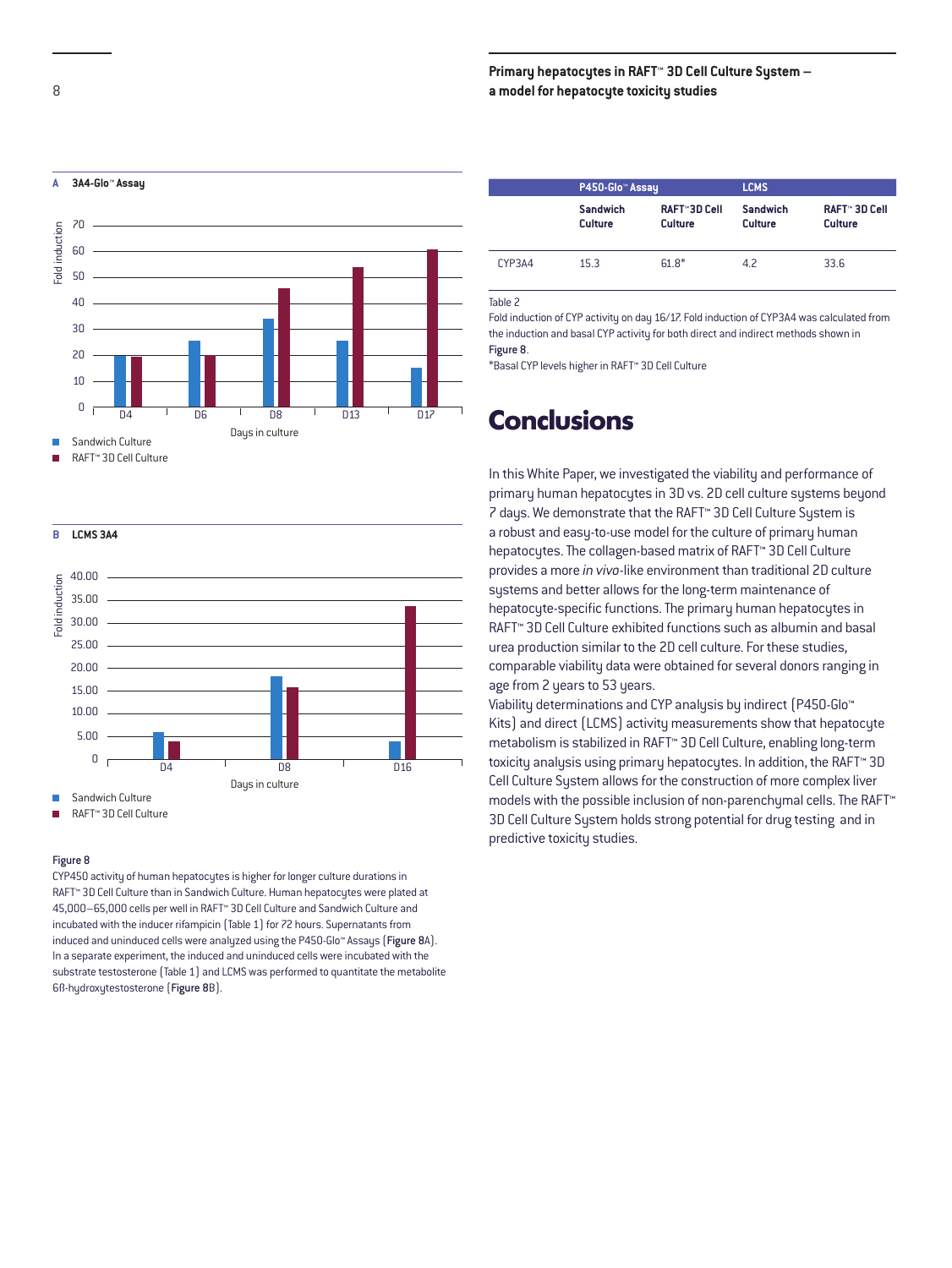# **References**

- 1. Kaplowitz, N. Idiosyncratic drug hepatotoxicity. Nat Rev Drug Discov 2005: 4; 489–499.
- 2. Rawlins, M.D. Cutting the cost of drug development? Nat Rev Drug Discov 2004: 3; 360–364.
- 3. Rowe, C. *et al.* Proteome-wide analyses of human hepatocytes during differentiation and dedifferentiation. Hepatol 2013; 58: 799–809.
- 4. Elaut, G. *et al.* Molecular mechanisms underlying the dedifferentiation process of isolated hepatocytes and their cultures. Curr. Drug Metab. 2006; 7: 629–660.
- 5. Bell, C.C. *et al.* Characterization of primary human hepatocyte spheroids as a model system for drug-induced liver injury, liver function and disease. Scientific Reports 2016; 6 (25187).
- 6. Duncan, A.W. *et al.* Frequent Aneuploidy Among Normal Human Hepatocytes. Gastroenterology 2012; 142 (1): 25–28.
- 7. Bueno, C. *et al.* The excited-state interaction of Resazurin and Resorufin with aminesin aqueous solutions: photophysics and photochemical reaction. Photochem. and Photobiol.2002; 76 (4): 385–390.
- 8. Berthiaume, F. *et al.* Effect of extracellular matrix topology on cell structure, function and physiological responsiveness: hepatocytes cultured in a sandwich configuration. FASEB J. 1996; 10 (13): 1471–1484.
- 9. Campbell, H.K., Maiers, J.L. and DeMali, K.A. Interplay between tight junctions and adherens junctions. Exp. Cell Res.2017; 358 (1): 39–44.
- 10. Kojima, T *et al.* Regulation of the blood-bilary barrier: interaction between gap and tight junctions in hepatocytes. Med Electron Microsc. 2003; 36 (3): 157–164.
- 11. Zanger, U.M. and Schwab, M. Cytochrome P450 enzymes in drug metabolism: Regulation of gene expression, enzyme activities, and impact of genetic variation. Pharmacology & Therapeutics 2013; 138 (1): 103–141.
- 12. Faber, M.S. Jetter, A. and Fuhr, U. Assessment of CYP1A2 activity in clinical practice: why, how and when? Basic Clin Pharmacol Toxicol. 2005; 97: 125–134.
- 13. Hedrich, W.D. Hassan, H.E. and Wang, H. Insights into CYP2B6-mediated drug-drug interactions. Acta Pharm 2016; 6 (5): 413–425.
- 14. Rendic, S. and Ci Carlo, F.J. Human cytochrome P450 enzymes: a status report summarizing their reactions, substrates, inducers and inhibitors. Drug Metab Rev 1997; 29: 413–580.
- 15. Dong, J. *et al.* Evaluation and optimization of hepatocyte culture media factors by design of experiments (DoE) methodology. Cytotechnology 2008; 57 (3): 251–261.